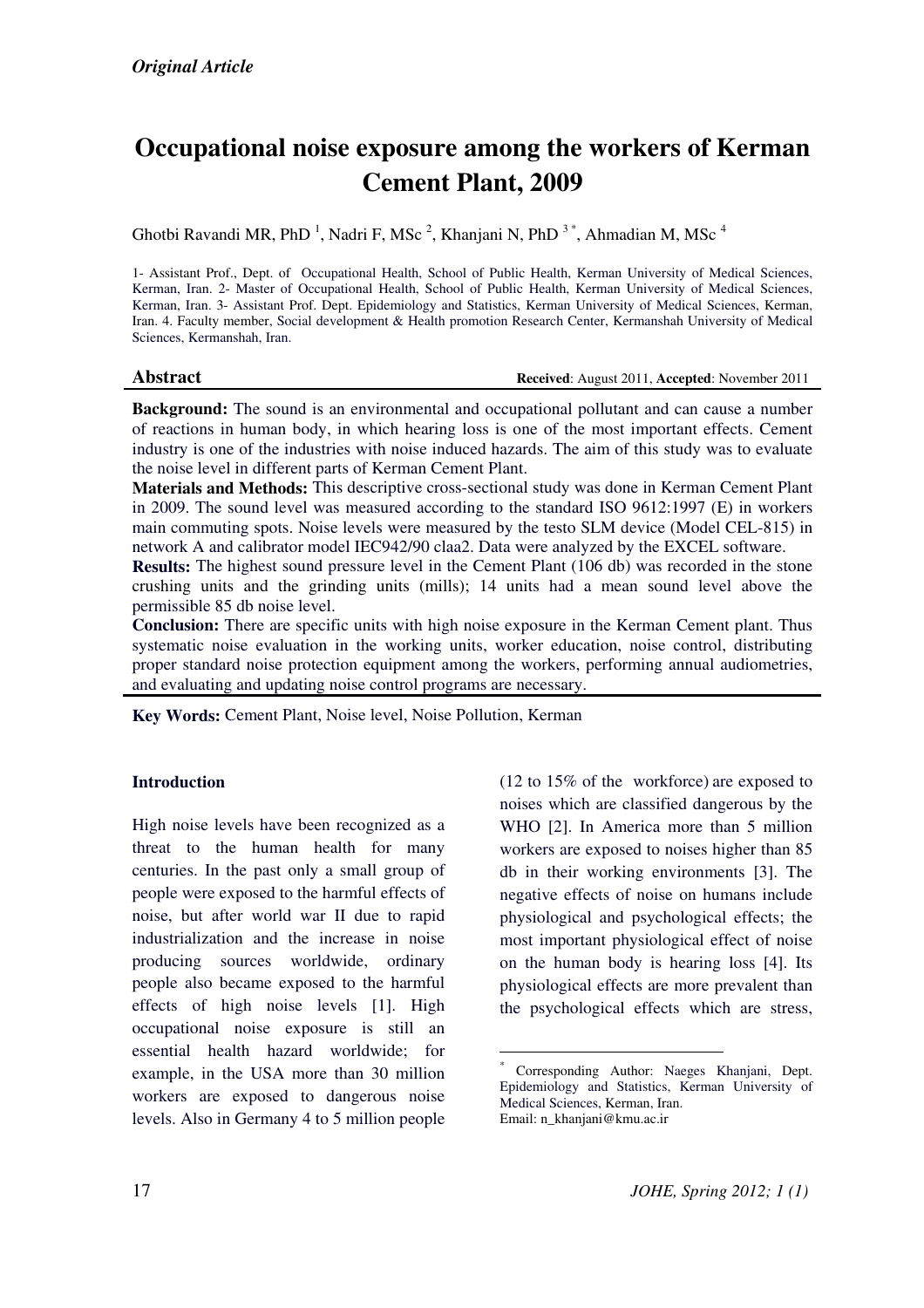anger, distraction, lack of concentration and decreased cognition [5]. Among the other physiological effects of noise on human is the increased blood pressure [6, 7] and eventually cardiovascular diseases which account for a high percentage of work related diseases [8]. Noise is a factor for inducing stress related reactions. Stress increases the probability of cardiovascular diseases. In some studies, noise has been classified as the second external factor for coronary artery diseases after smoking [9, 10].

The cement plant is one of the noisiest working environments. Several studies in Iran [11-13] and other countries [14, 15] have reported high noise exposure in different industries, however few [14] have focused on cement factories. The harmful effects of noise depend on the type of industry, the plant section and the exposure intensity, and duration of the workers' shifts [7]. Kerman Cement plant is located approximately 15 km, on the south west of Kerman, a city in the south east of Iran [16]. The plant is located on the way to Bandar Abbas and is one of the main cement exporters of the Persian Gulf region. This plant was launched on August 3, 1967 [17].

In this plant raw materials, which consist mainly of lime-stone, silica, alumina and iron materials, after complete grinding and mixing, are heated up to 1600°C in a rotary kiln to produce cement [16]. This factory has three production lines, Which produces more than 3500 tons cement per day. The products of this plant are type 1 cement (natural pozzolan), type 2 (Portland), type 5 (Portland), HSR and G class (used for oil expeditions) [17]. This plant has employed more than 900 people of which less than 400 are working in the noisy units. The cement manufacturing process consists of four processing steps: crushing of raw materials, grinding of raw materials, pyroprocessing,

and grinding of clinker and packing. The whole process is associated with high noise levels due to the striking, loading and transportation of the rocks, clinker and steel balls, the traction systems of the mills and the fans and blowers for the transport of gasses and materials [18]. The aim of this study was to measure the average noise pollution in different parts of Kerman Cement Plant. The measurements will help us to estimate the average noise exposure of workers in the different units of this industry. It will also provide the essential data for spatial noise mapping and planning efficient noise control and hearing protection programs in different units of this factory. The data can also be used for forecasting and planning control programs in the newly established cement factorie, in which sufficient data has not yet been accumulated for action.

## Materials and Methods

This study was a descriptive cross-sectional study done in Kerman Cement Plant in 2009. The map of different parts of the plant was inquired and the stations for noise measurement were selected from the places which workers used to stop or commute more than other places. the selection and measurement of noise in all units of the cement plant was done according to ISO 9612:1997(E).

The level of noise was measured by an occupational health specialist who was familiar with the measuring device instructions and the study protocol. All measurements were done during morning work hours (from 6 am to 2 pm) in which the maximum number of workers were working, and all of the noise producing equipment were operating. The noise produced in different units was different and depended on the unit's surface  $(m^2)$ , number of operating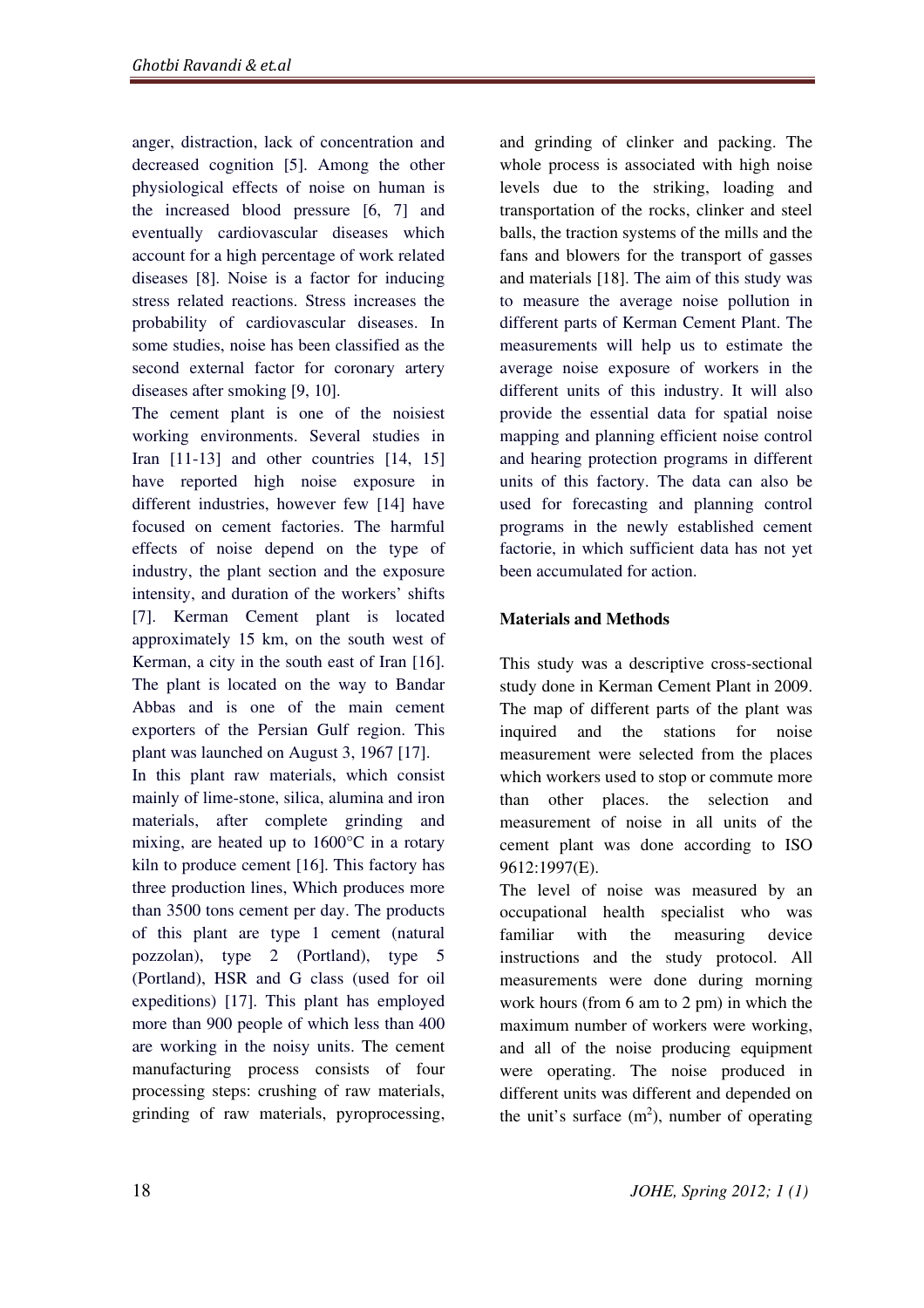equipment, number of people working and the type of work. The number of our measurements depended on the unit's surface, and more measurements were done in larger halls. The factory units, number of people working and the db in each measuring station was recorded. Noise was measured in a sum of 224 measurement stations. In each station at least 3 measurements were done and the logarithmic mean for each station was determined. In this Factory, workers work in 8 hour shifts and the sum of noise exposure in each shift is about 6 hours. In order to measure noise levels, the testo SLM devise (model CEL-815) in the A network was used and for calibrating it the calibrator model Testo IEC942/90 claa2 was used.

For measuring noise, the noise meter microphone had at least one meter distance from reflective surfaces such as walls or machinery and its distance from the floor was about 5 feet or 1.5 meters. Data about noise levels were gathered in each unit, and the logarithmic means were calculated for each unit. The statistical analysis was done by EXCEL software and the units that had noise levels higher than the standard threshold (85db) were determined.

#### Results

The map and the measurements in one of the working halls as a sample has been shown in figure 1.



Figure1: the noise measurement stations of one working hall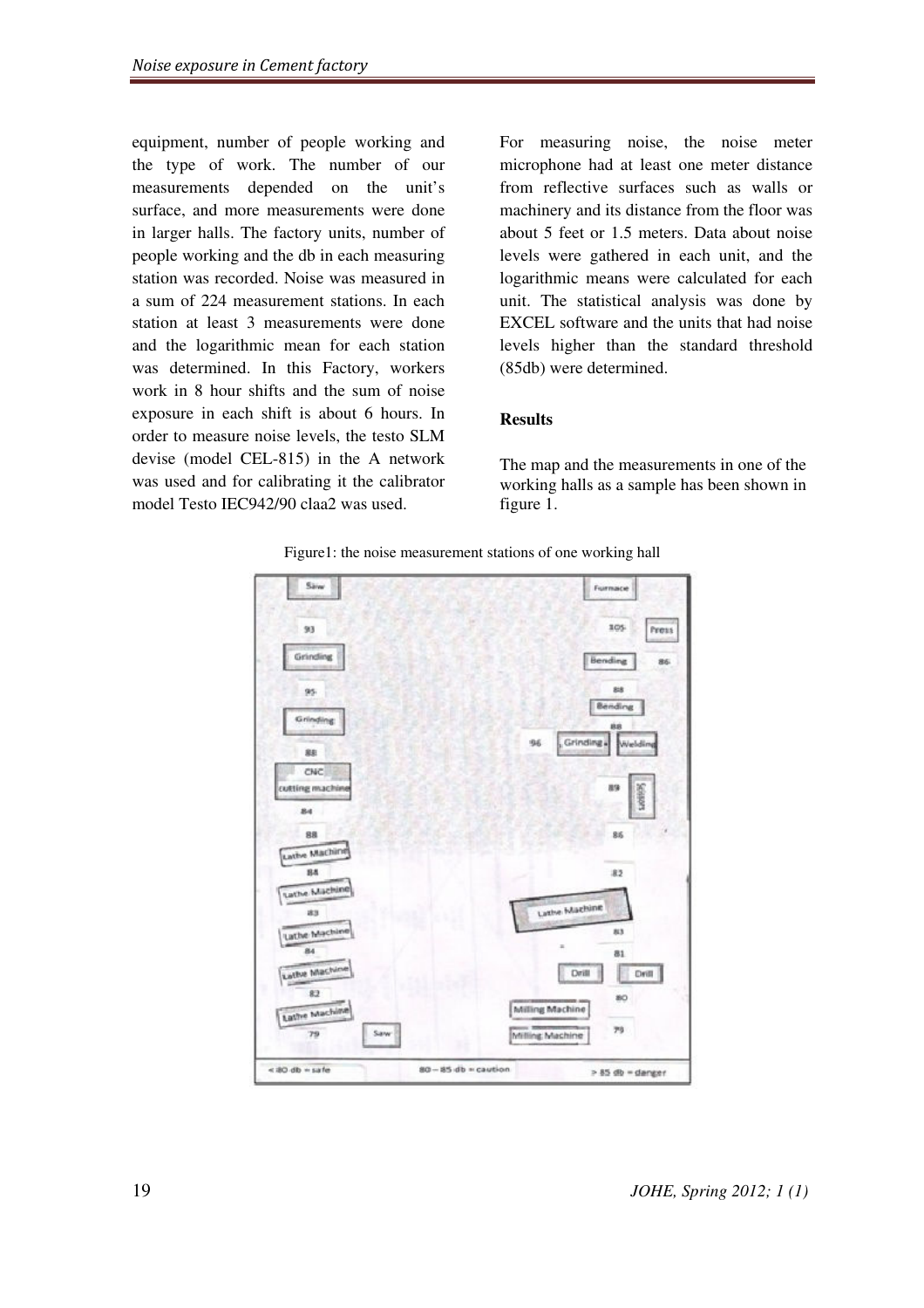|                                 | $Mean \pm SD$ (db) | Min - Max (db) | Number of | No. of noise         |
|---------------------------------|--------------------|----------------|-----------|----------------------|
| Unit name                       |                    |                | workers   | measurement stations |
| Raw material mill               | $100.1 \pm 1.3$ *  | $98 - 102$     | 22        | 16                   |
| Cement mill                     | $99.4 \pm 1.6$ *   | $96 - 102$     | 30        | 16                   |
| Gypsum mill                     | $99.4 \pm 1.6$ *   | $96 - 102$     | 3         | 16                   |
| Iron ore mill                   | $100.1 \pm 1.3$ *  | $98 - 102$     | 3         | 16                   |
| Crusher                         | $103.5 \pm 1.3$ *  | $102 - 106$    | 8         | 10                   |
| Preheater                       | $80 \pm 0.9$       | 79-81          | 6         | 6                    |
| <b>Furnaces</b>                 | $94 \pm 8.8$ *     | $84 - 106$     | 31        | 8                    |
| Prefurnace group repair         | $84.3 \pm 4.7$     | $77 - 92$      | 18        | 6                    |
| Soil silo                       | $80.8 \pm 1.3$     | $79 - 82$      | 5         | 4                    |
| Klinger storage                 | $84.1 \pm 3.5$     | 79 - 88        | 3         | 4                    |
| Tonnage house                   | $82 \pm 3.7$       | $78 - 88$      | 3         | 4                    |
| Repair of tonnage house         | $93 \pm 5.8$ *     | $86 - 105$     | 14        | 6                    |
| Operations group                | $76.6 \pm 3.4$     | $72 - 82$      | 26        | 6                    |
| <b>Building Department</b>      | $81 \pm 4.2$       | $75 - 86$      | 15        | 6                    |
| Laboratory group                | $74.4 \pm 3$       | $70 - 78$      | 21        | 8                    |
| Power (Electricity)             | $81 \pm 6$         | $72 - 88$      | 68        | 6                    |
| Electrostatic Filter            | $98.4 \pm 1.5$ *   | $97 - 101$     | 12        | 4                    |
| Casting                         | $89.7 \pm 3.9$ *   | $85 - 95$      | 2         | 12                   |
| <b>Technical Service Group</b>  | $91.8 \pm 5$ *     | $86 - 100$     | 13        | 6                    |
| <b>Technical Project Office</b> | $73.2 \pm 2.7$     | $70 - 77$      | 15        | 6                    |
| <b>Technical Workshop</b>       | $88.3 \pm 6.5$ *   | $79 - 105$     | 38        | 22                   |
| Furnace repair group            | $78.2 \pm 6.1$     | $75 - 89$      | 13        | 6                    |
| Mechanics                       | $86.8 \pm 7.7$ *   | $77 - 101$     | 22        | 5                    |
| Vehicle repair shop             | $88.5 \pm 7.3$ *   | $77 - 102$     | 8         | 12                   |
| Power plant                     | $91.2 \pm 6.3$ *   | 84 - 106       | 12        | 13                   |

Table 1: The noisy units of Kerman Cement Factory, the mean, maximum and minimum of noise measured (db) and number of workers in each unit.

\* Noise above national recommended level

After collecting the measurements, in all of these halls the logarithmic average and the standard deviation of noise intensity were calculated. The results of noise measurement, the number of people working in each unit and the number of noise measurements done in each unit have been shown in table 1.

Kerman Cement Plant has a total of 29 units and the units that have a higher noise level have been shown in table 1. The results showed that from a total of 29 units operating in the Kerman Cement Factory, 14 units have noise levels above 85 db which noise control programs should be executed in them. The range of noise level in different parts of the plant was from 39 to 106 dBA. As it has been shown in the table 1, among the units with noise levels, more than 85 db, the iron ore

mill, crushing and the raw material mills had the highest average noise levels.

#### Discussion

The present study showed that the Cement Plant due to its high noise exposure is among the hazardous industries and noise exposure in some parts of Kerman plant has reached dangerous levels of up to 106 db. According to the safety standards in this high noise intensity, the exposure time should be shortened (Table 2).

Also the necessity of frequent noise evaluation, machinery control and maintenance in the working environments should be highlighted. It has been mentioned in numerous sources that noise intensities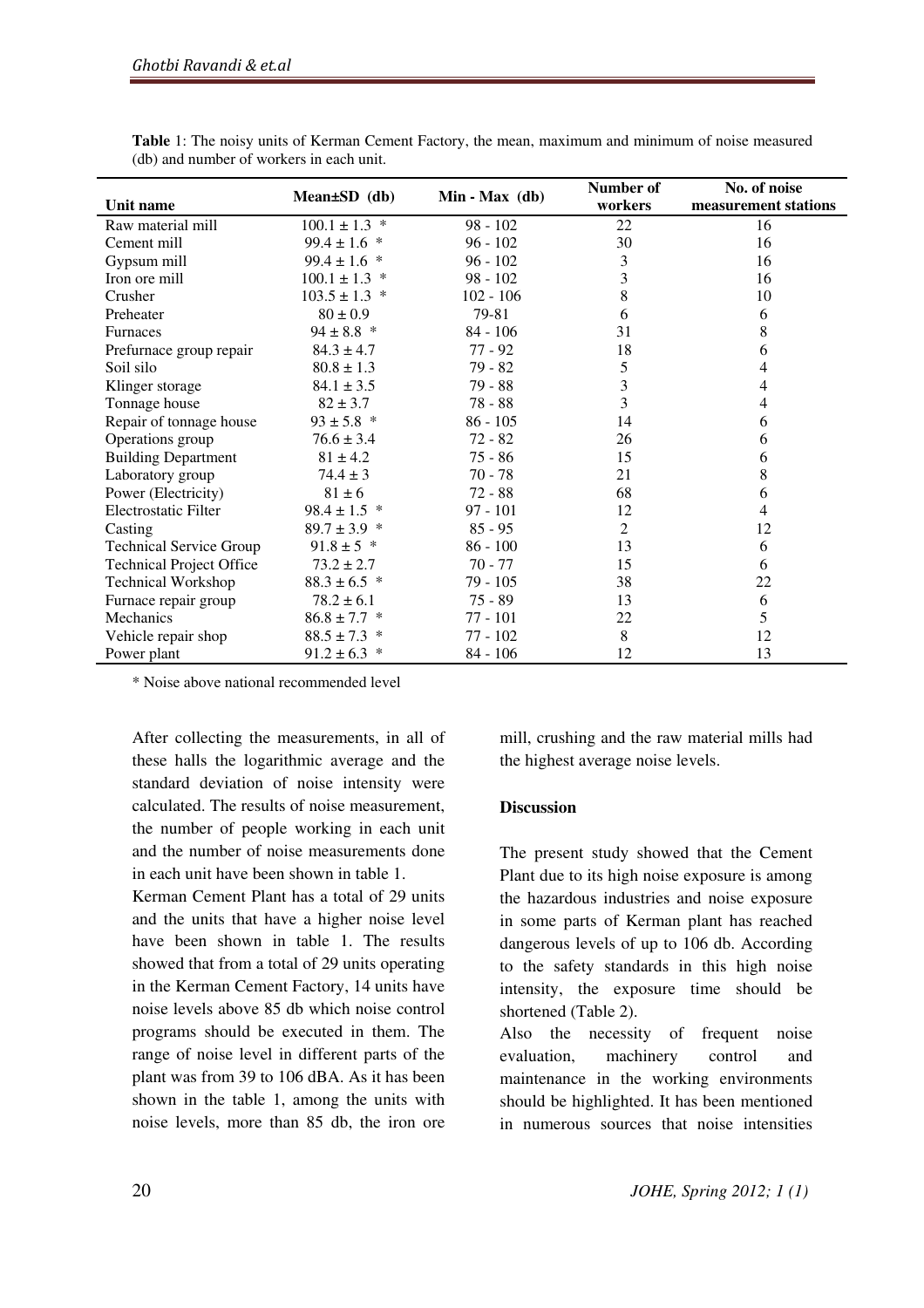similar to the ones measured in this plant can lead to hearing loss [19]. According to the estimates of the American Occupational Health and Safety Institute, from every four workers aged above 55 years and exposed to noise levels above 90 db, one has hearing difficulties. This institute describes noise induced hearing loss as one of the 10 important occupation related diseases [19].

A study from a cement plant in Holcin, Croatia reported that most of the machinery produce noise levels between 67 to 112 db in one meter distance [18].

Another study conducted by the Workers' Health Center of one cement plant in Brazil, showed that noise and temperature were the most important hazardous exposures in these workers and the noise levels were up to about 120 db [20]. In our study, the minimum measured noise level was 39 db and the maximum was 106 db. This higher noise level at the cement industry in comparison to other industries is probably related to the work structure and type of operations performed at these factories. Similar studies from other researchers, such as the study done by Golmohammadi et al showed that environmental noise levels at the Isfahan Iron Melting Plant were between 75 to 105 dBA [12].

In another study of construction industry the average measured noise levels in a cement mason were 79.3 dBA and more than half of the measurements were above the 85 dBA standard threshold and in 10 cases it was more than 90 db [21]. Bostani et al studies done in 23 functional units of the Abadan Oil Refinery showed that the minimum average noise exposure in these units was 83 db and the maximum was 102.1 db [11] and Jahangiri and Adl's study in the Imax Unit of the Tehran Oil Refinery showed that the noise level in this unit is higher than the standard recommended level (85 db) [22]. In another study about the noise exposure of construction workers, results showed that the noise exposure in this occupation is also at a level that can cause harmful effects for the workers hearing and had reached about 87 db. In this study out of 60 construction workers whom did an audiometery, 45 workers used ear muffs during work, but the hearing loss detected in workers showed that the hearing protection program was not efficient [23].

There are also studies that show the hearing protection gear used in some industries is not efficient either [11]. Therefore, it is essential to have occupational hygienists' supervision over choosing and correct using of hearing protection equipments in different industries. Other studies measuring noise levels in cement factories and evaluating the workers hearing loss in these factories have shown that 55% of the workers had levels of noise induced hearing loss [14]. In our study among the units with noise levels more than 85 db, the iron ore mill, crushing and the raw material mill had the highest average noise levels. Because of the high number of workers that operate in units with high noise pollution (table 1); noise control, the use of personal hearing protection equipment, reduction in working times and other preventive strategies are necessary in Kerman Cement Plant.

The time restrains that should be applied accordingly in case of high noise levels based on international standards has been shown in table 2. Kerman Cement Factory is one of the major Iranian industries with high industrial hygiene standards. All of the workers in the noisy industrial units are equipped with ear plugs, and are screened annually for work related disease and hearing loss. Nevertheless, the factory's privacy regulations did not allow us to access workers' health files.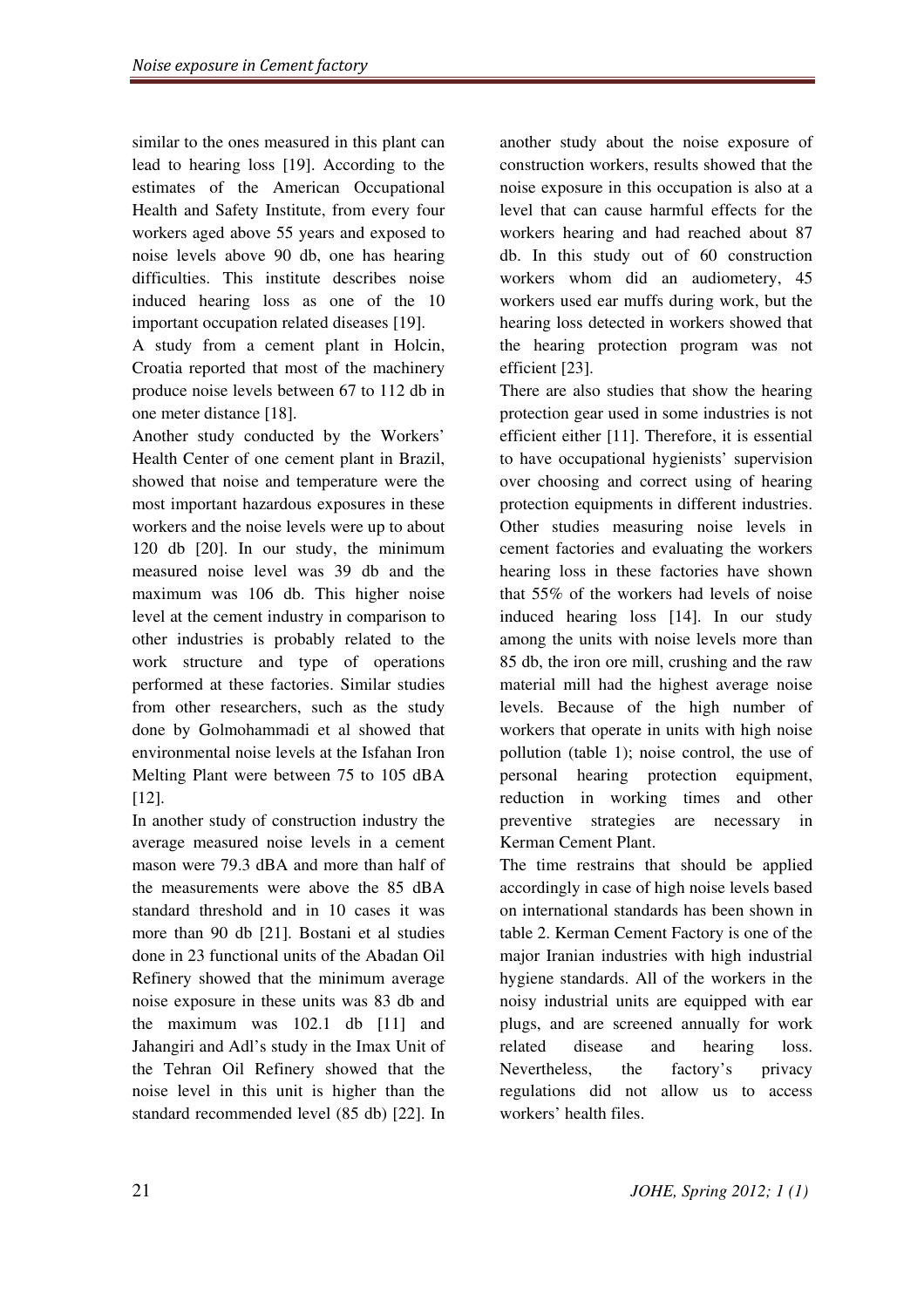| Noise Intensity | Duration of Exposure |  |
|-----------------|----------------------|--|
| 82 db           | 16 hours             |  |
| 85 db           | 8 hours              |  |
| 88 db           | 4 hours              |  |
| 91 db           | 2 hours              |  |
| 94 db           | 1 hour               |  |
| 97 db           | $30 \text{ min}$     |  |
| 100 db          | $15 \text{ min}$     |  |
| $103$ db        | $7.5 \text{ min}$    |  |
| 106 db          | 3.75 min             |  |

Table2: The standard duration of noise exposure according to National and ACGIH Standards

Another study stated that among the units in a cement factory the coal mill, Kiln/Raw mill, packers of cement plant and DG sets had the highest noise production [24].

The noise pollution control measures proposed for cement plants are provision of acoustic dampeners in foundations and insulators in the interiors, encasement of noise generating equipment, development of a thick greenbelt all around the plant boundary to act as a noise attenuator, providing ear muffs to personnel working near high noise levels, providing suitable acoustic barriers around areas generating high noise, and effective preventive maintenance and vibration measurements of all rotating equipments [24]. Application of noise mapping techniques in complex industrial environments such as the cement plant shows that with reliable acoustic and spatial data, proper noise map and action planning can be calculated. Obviously, without acoustic measurements or reliable databases it is not possible to noise map the industrial source [18].

All hearing protection devices should be labeled with a Noise Reduction Rating, which is an estimate of how much noise the protector will block. Typically, this level should be about two times higher than the protection most workers experience in actual use [21].

#### **Conclusion**

According to the results of this study and other studies, the cement plant is one of the industries with high noise exposure and a multiple step noise control program including noise evaluation, worker education, engineering strategies for noise reduction, determining the hazardous zones, distributing standard hearing protection devices, annual audiometries and evaluation and revision of noise control programs should be implemented.

#### Acknowledgement

This study was approved by the Environmental Medical Research Committee and was supported by a grant from the Deputy of Research, Kerman Medical University. The authors acknowledge Kerman Cement Plant for its full cooperation in conducting this study.

### Conflict of interest: Non declared

### **References**

- 1. Celik O, Yalcin S, Ozturk A. Hearing parameters in noise exposed industrial workers. Auris Nasus Larynx 1998; 25(4):369-75.
- 2. Concha-Barrientos M, Campbell-Lendrum D, Steenland K. Occupational noise: assessing the burden of diseases from work-related hearing impairment at national and local levels. Protection of the Human Environment. Geneva: World Health Organization 2004.
- 3. Dobie RA. Industrial audiometry and the otologist. Laryngoscope 1985; 95(4):382-5.
- 4. Melamed S, Fried Y, Froom P. The interactive effect of chronic exposure to noise and job complexity on changes in blood pressure and job satisfaction: a longitudunal study of industrial employees. J Occup Health Psychol 2001; 6(3):182-95.
- 5. Atmaca E, Peker I, Altin A. Industrial noise and its effects on humans. Polish Journal of Environmental Studies 2005; 14(6):721-6.
- 6. Brattico E, Kujala T, Tervaniemi M, Alku P,